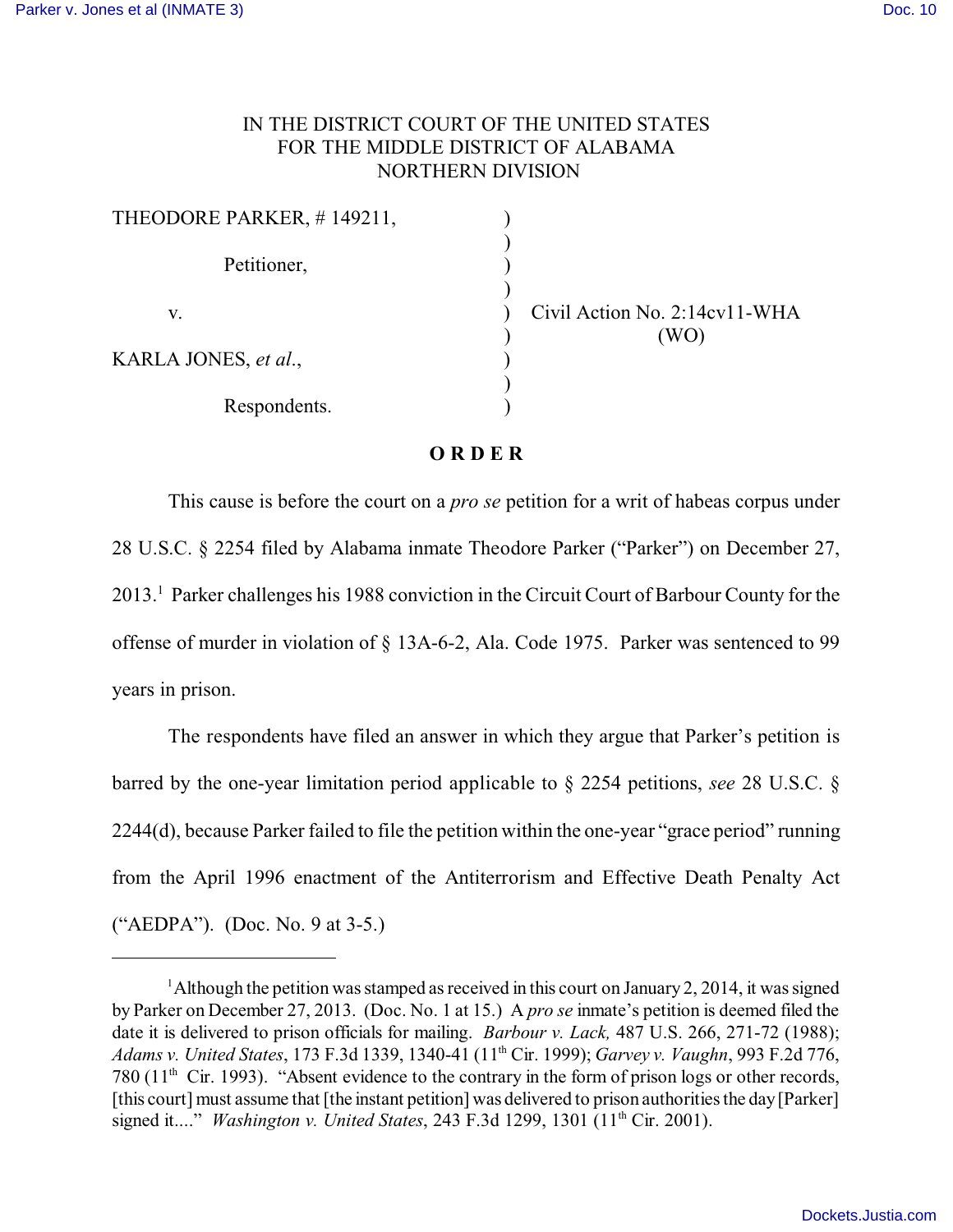The limitation period codified at 28 U.S.C. § 2244(d) provides:

(1) A 1-year period of limitation shall apply to an application for a writ of habeas corpus by a person in custody pursuant to the judgment of a State court. The limitation period shall run from the latest of –

(A) the date on which the judgment became final by the conclusion of direct review or the expiration of the time for seeking such review;

(B) the date on which the impediment to filing an application created by State action in violation of the Constitution or laws of the United States is removed, if the applicant was prevented from filing by such State action;

(C) the date on which the constitutional right asserted was initially recognized by the Supreme Court, if the right has been newly recognized by the Supreme Court and made retroactively applicable to cases on collateral review; or

(D) the date on which the factual predicate of the claim or claims presented could have been discovered through the exercise of due diligence.

(2) The time during which a properly filed application for State post-conviction or other collateral review with respect to the pertinent judgment or claim is pending shall not be counted toward any period of limitation under this subsection.

28 U.S.C. § 2244(d).

Evidentiary material filed by the respondents reflect that Parker was convicted of murder in January 1988. (Resp. Ex. A.) Parker was sentenced to 99 years in prison. (*Id*.) He appealed to the Alabama Court of Criminal Appeals, which affirmed his conviction on September 20, 1988. (*Id*.) He sought certiorari review in the Alabama Supreme Court, which was denied on December 30, 1988. (Doc. No. 1 at 3.) He did not file a petition for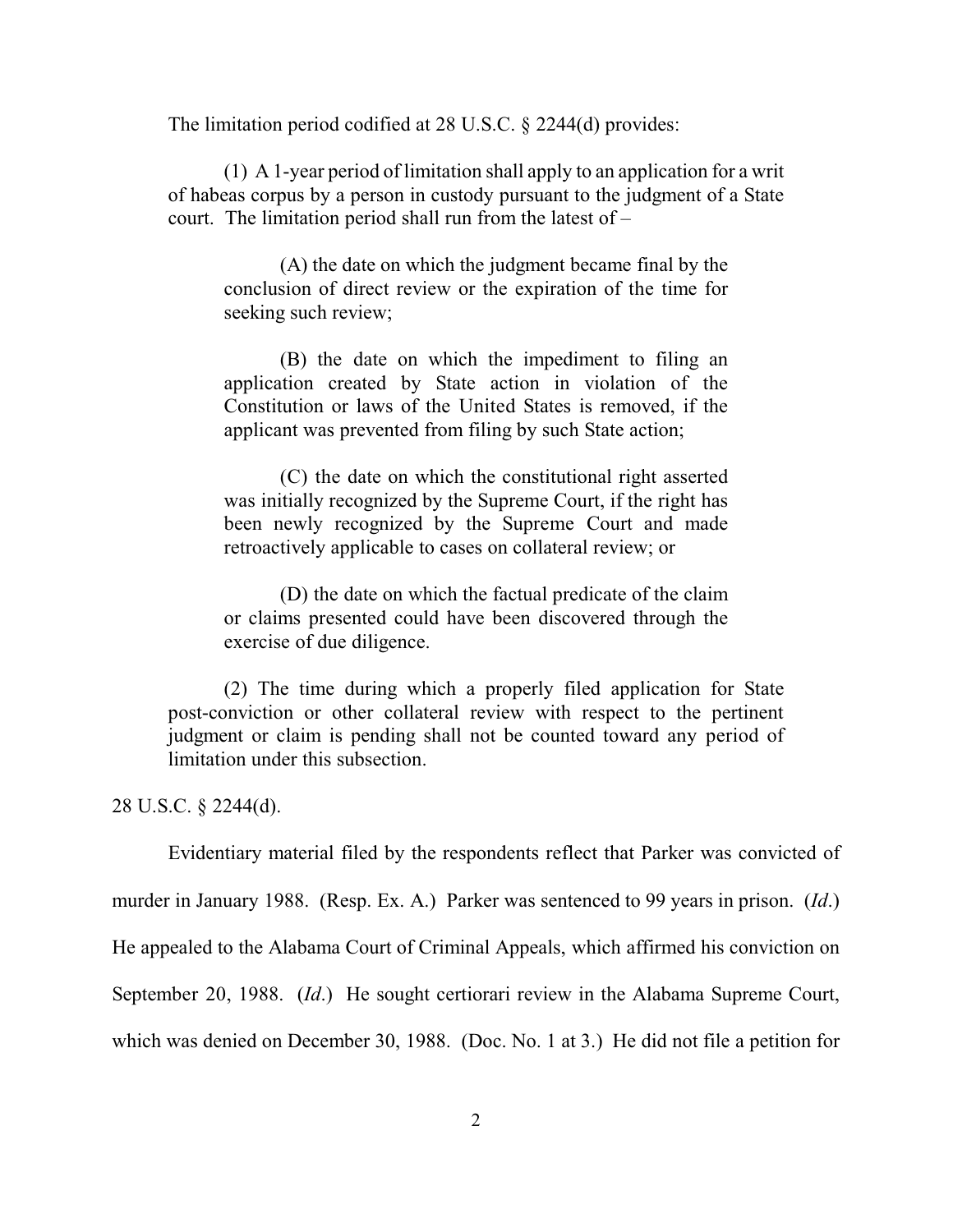writ of certiorari in the United States Supreme Court. (*Id*.)

Title 28 U.S.C.  $\S$  2244(d)(1)(A) provides that the limitation period for filing a  $\S$  2254 petition begins to run on the date when the time for seeking direct review of the challenged judgment expires. Here, the time for Parker to seek direct review of his conviction expired on March 30, 1989, i.e., 90 days after the Alabama Supreme Court denied certiorari review, because that was the time within which Parker could file a petition for certiorari review in the United States Supreme Court. *See Jimenez v. Quarterman*, 555 U.S. 113, 119-20 (2009); Rule 13.1, Rules of the United States Supreme Court (a petition for writ of certiorari may only be filed to review a judgment or order entered by a state court of last resort and must be filed within 90 days of the action undertaken by such state court). Thus, for purposes of § 2244(d)(1)(A), Parker's conviction became final on March 30, 1989.

The AEDPA became effective on April 24, 1996. The Eleventh Circuit has held that "application of the one-year time bar in 28 U.S.C. § 2244(d) to petitions of prisoners, like [Parker], whose convictions became final long prior to the effective date of the AEDPA ... 'would be unfair, and impermissibly retroactive.' [*Goodman v. United States*, 151 F.3d 1335, 1337 (11 Cir. 1998)]." *Wilcox v. Florida Department of Corrections*, 158 F.3d 1209, th 1211 (11<sup>th</sup> Cir.1998). Thus, the Eleventh Circuit adopted a "grace period" for petitioners whose convictions became final prior to enactment of the AEDPA, which allows such persons a reasonable time of "one year from the AEDPA's effective date" – i.e., until April 24, 1997 – to file a federal habeas petition. *Wilcox*, 158 F.3d at 1211. Because Parker's conviction became final before enactment of the AEDPA, Parker had until no later than April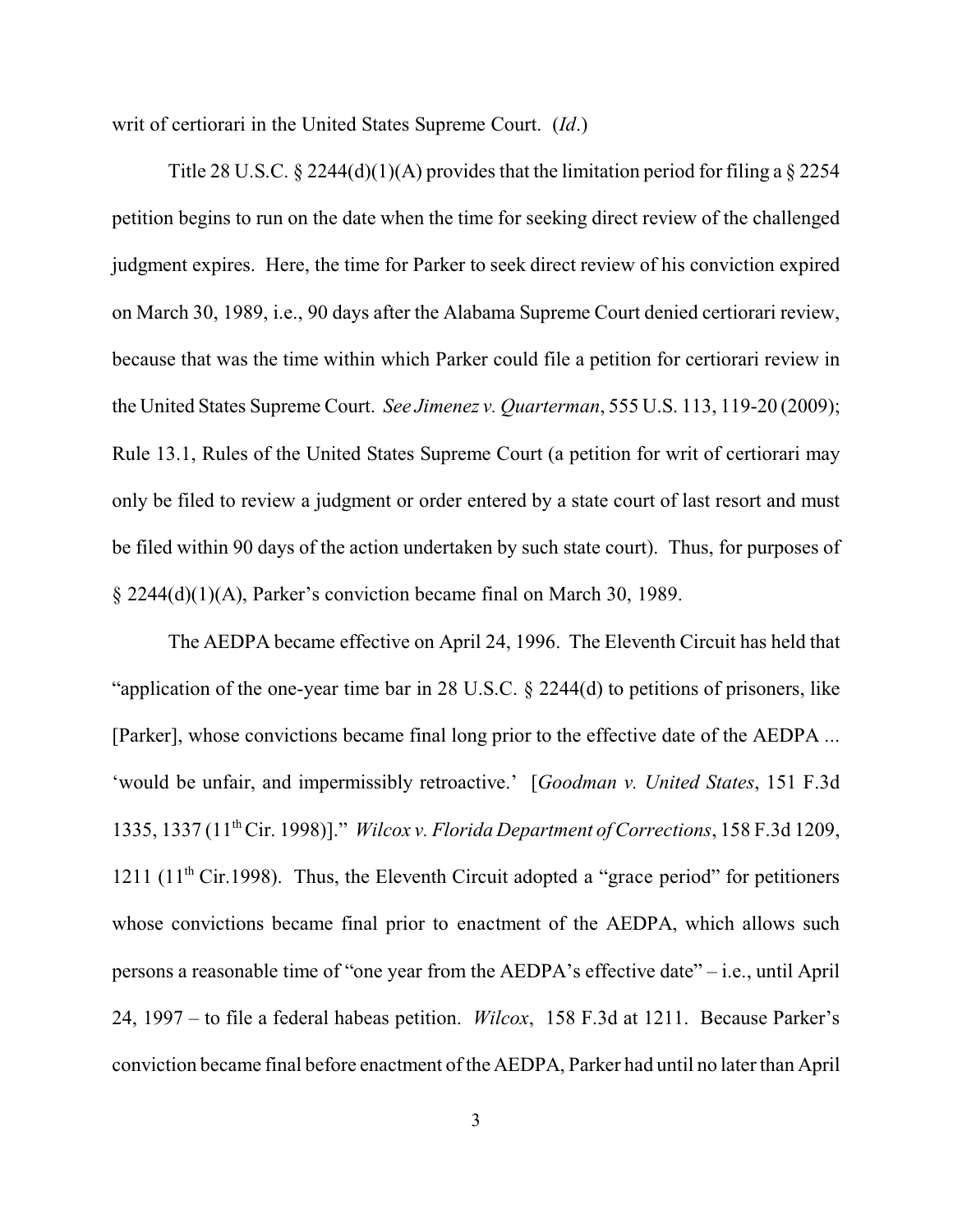24, 1997, to file a timely § 2254 petition, unless the limitation period was tolled at some point between April 24, 1996, and April 24, 1997.

Title 28 U.S.C. § 2244(d)(2) provides that "[t]he time during which a properly filed application for State post-conviction or other collateral review with respect to the pertinent judgment or claim is pending shall not be counted toward any period of limitation under this section." Parker did not file any state post-conviction petitions challenging his conviction between April 24, 1996, when the one-year "grace" period began to run, and April 24, 1997, when the limitation period expired after running unabated for one year. The record reflects that in October 2012 Parker filed a state post-conviction petition under Ala.R.Crim.P. 32 challenging his conviction.<sup>2</sup> (*See* Resp. Ex. A.) However, Parker's filing of the Rule 32 petition had no tolling effect under  $\S$  2241(d)(2), because the one-year federal limitation period had expired long before the Rule 32 petition was filed. *See Tinker v. Moore*, 255 F.3d 1331, 1333 (11<sup>th</sup> Cir. 2001) (where the state court application for post-conviction relief is filed after the one-year statute of limitation has expired, it does not toll the statute because no time remains to be tolled).

For the reasons set forth above, it appears that the one-year limitation period for Parker to file a timely § 2254 petition expired on April 24, 1997. *See Wilcox*, 158 F.3d at 1211; § 2241(d)(1)(A). Parker did not file his § 2254 petition until December 27, 2013 – over six years after expiration of the time period afforded to him under applicable law.

 $2^2$  The trial court denied the Rule 32 petition, and Parker appealed. In September 2013, the Alabama Court of Criminal Appeals affirmed the trial court's judgment (Resp. Ex. A.), and in December 2013, the Alabama Supreme Court denied certiorari review.